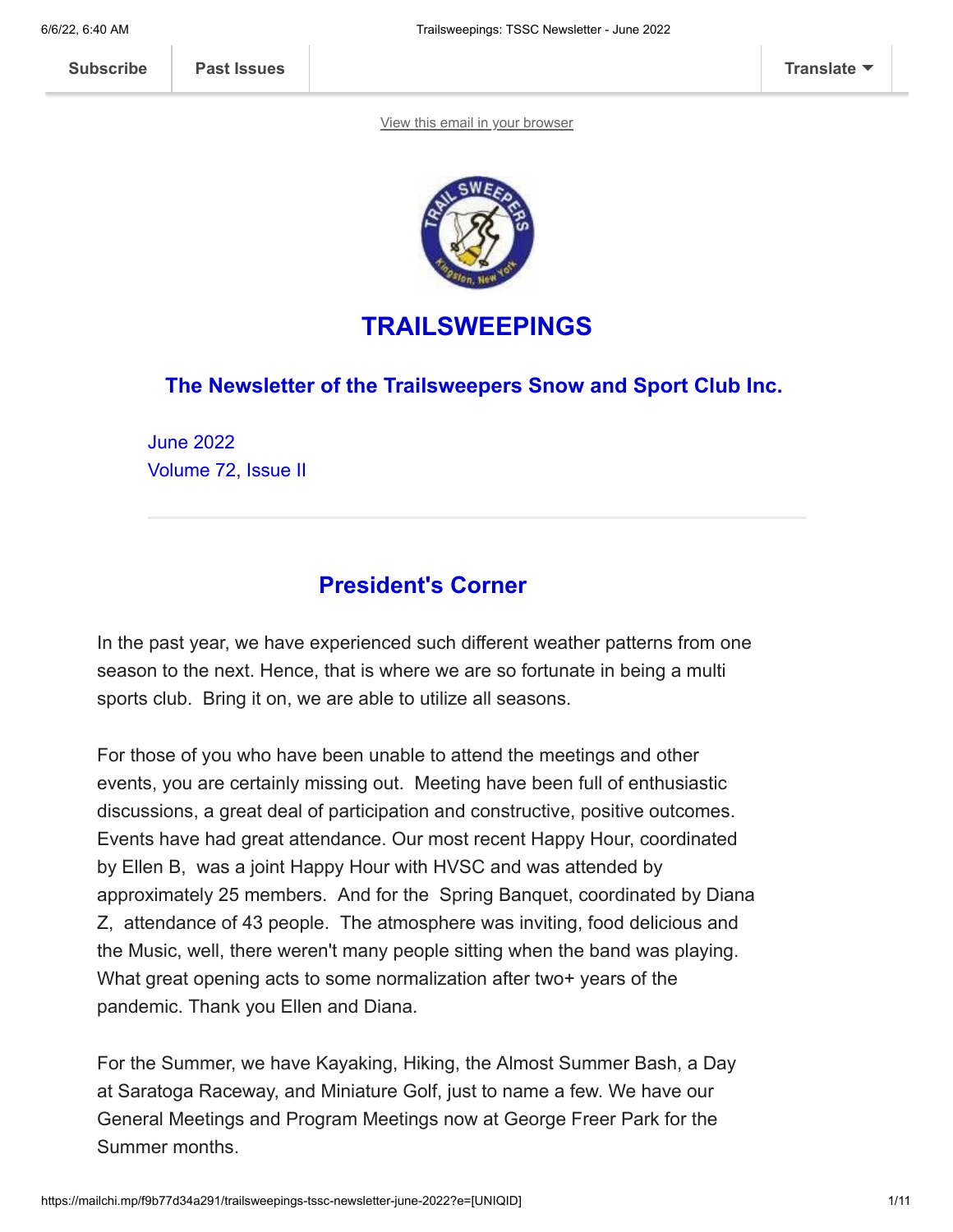Members eagerly willing to spend time coordinating these events.

I would also like to extend my gratitude for the wonderful gift I received from the Club. I will bring it to the meetings, so those of you were unable to attend the Spring Banquet may see it.

Enough from me, get out there and enjoy this beautiful weather. Be Safe and Be Fit, Lisa Olivett

### **CLUB MEETINGS**

Normally held on the second and fourth Tuesday each month with an abbreviated schedule in the summer. Note: Changes will be communicated via President's e-mail.

Tuesday **June 14** will begin with a Board meeting followed by a regular Club meeting at which we will review and vote on the interim summer budget. See attached: [https://mcusercontent.com/12dc0f31cf0de42e0801b3e21/files/6cb8487d-d261-f941-5b32](https://mcusercontent.com/12dc0f31cf0de42e0801b3e21/files/6cb8487d-d261-f941-5b32-c4d9e64798fc/22_Summer_Budget_proposed.pdf) c4d9e64798fc/22\_Summer\_Budget\_proposed.pdf

On Tuesday **June 28** there **may** be an informational program so stay tuned for e-mail updates.

**Summer Meeting Venue: George Freer Memorial Park** 104 Canal Street Port Ewen, NY 12466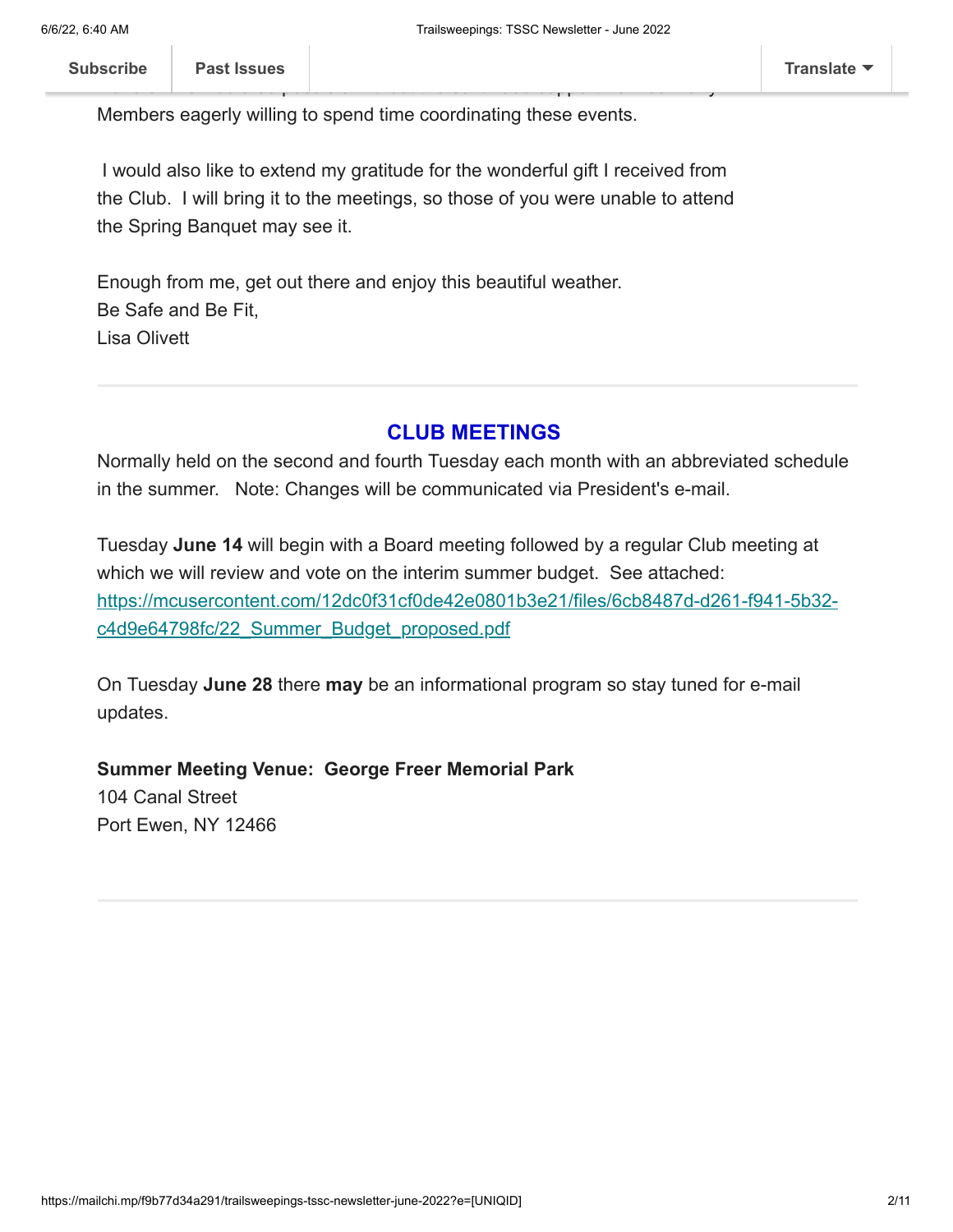**[Subscribe](http://eepurl.com/hCJCor) [Past Issues](https://us17.campaign-archive.com/home/?u=12dc0f31cf0de42e0801b3e21&id=3b633232f1) [Translate](javascript:;)**



# **THE ALMOST SUMMER BASH is almost here!**

### **Saturday June 18 - George Freer Park 104 Canal St. Port Ewen, NY**

In addition to food, beverages and camaraderie, outdoor activities will be available earlier in the day.

### *Kayaking*

Yvonne and John will coordinate kayaking and have provided the following information:

*Meet at Freer Park at 9:30 am What to bring - working kayak/canoe, paddle, life vest, spray skirt, water, snacks, camera, proper clothes for the weather, gloves, hat, sun protection, anything else you might need Questions - call Yvonne 845-481-2898 (H), 845-417-7144 (M) or email her at [yab1946@gmail.com.](mailto:yab1946@gmail.com)*

### *Cycling*

If anyone is interested in leading a ride(s) please inform Lisa of the details so an e-mail can be sent out.

The Almost Summer Bash will be free for current, active members with a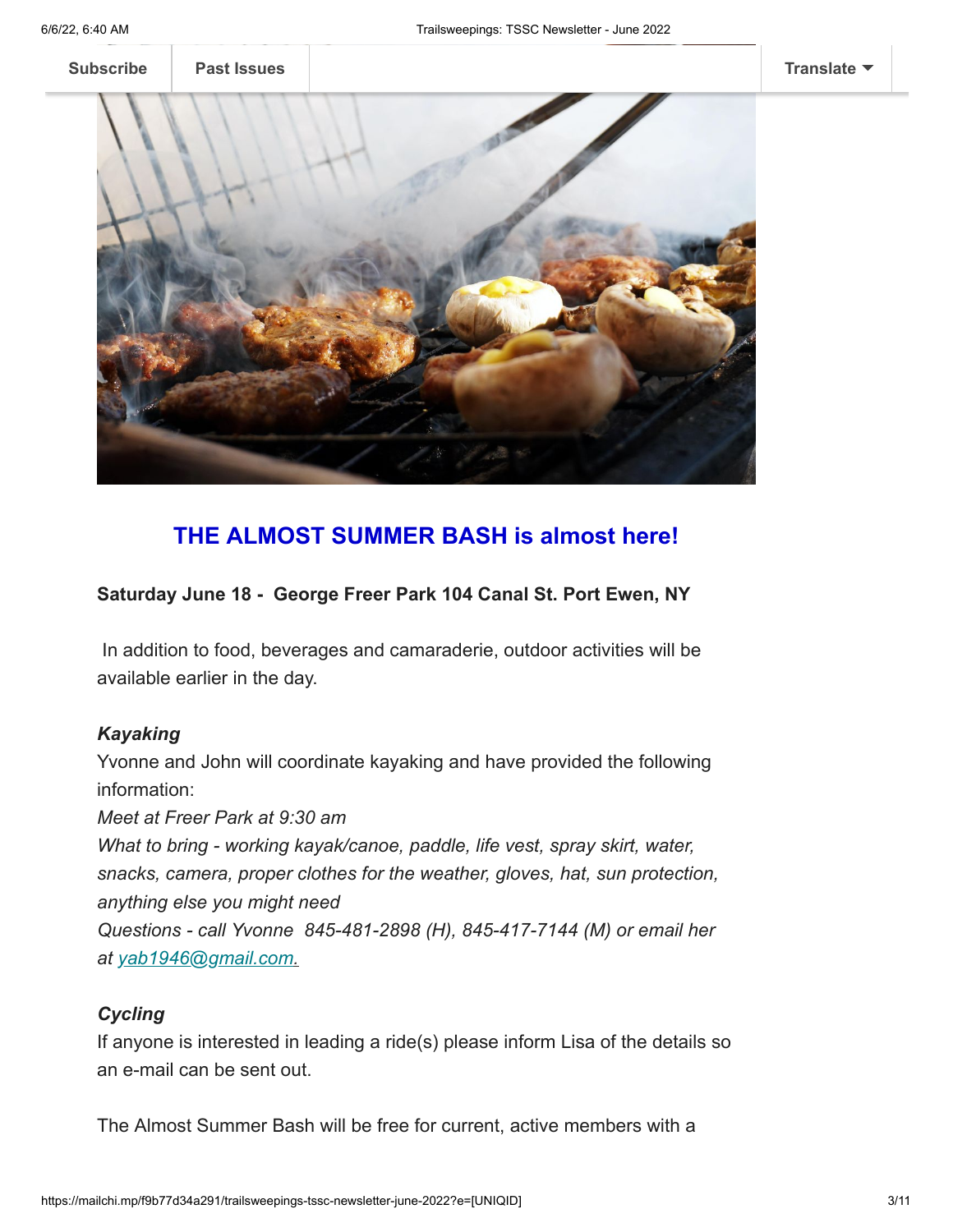to introduce friends to the benefits of joining the club) and former members.

 $\mathbf{h}$ 

# **FYI - Please see the information below regarding our neighboring club's summer picnic which is fast approaching.**

## [HVSC Picnic Meeting](https://nam12.safelinks.protection.outlook.com/?url=https%3A%2F%2Fhudsonvalleyskiclub.org%2Fevent%2Fpicnic-meeting%2F&data=05%7C01%7C%7C2a11e64ddfe54fa6bd0e08da3ff1db27%7C84df9e7fe9f640afb435aaaaaaaaaaaa%7C1%7C0%7C637892605240652443%7CUnknown%7CTWFpbGZsb3d8eyJWIjoiMC4wLjAwMDAiLCJQIjoiV2luMzIiLCJBTiI6Ik1haWwiLCJXVCI6Mn0%3D%7C3000%7C%7C%7C&sdata=4TaGxVlfwRuE1GqsjecW4H7j45%2FrdQzHBqJx8PtJL4w%3D&reserved=0) **- Sunday, June 5 @ 2:00 pm - 5:00 pm**

*American Legion Overlook Rd, Arlington, NY*

Our June club meeting will be a Picnic meeting Sunday June 5 from 2-5pm at the American Legion. Hamburgers, hot dogs, sausage & peppers, salads, non-alcoholic drinks. (Cash bar available.) Free to Club Members, Guests pay \$5. Please RSVP by June 1 so we can get a head count. Patrick Cummins, 845-519-7585, [pecummins22@gmail.com](mailto:pecummins22@gmail.com)

## *INFORMATIONAL PROGRAMS*

If you would like to volunteer to organize and/or deliver a program or have a specific request related to a topic please contact **Rob Fletcher,** Program Chair.



## *HAPPY HOURS FOR JUNE*

Friday June 10, 5:30pm: **Ole Savannah**  100 Rondout Landing Kingston, NY 12401

Friday June 24, 5:30pm: **Mariner's Harbor** 1 Broadway Kingston, NY 12401

**(Note: If you have ideas for new venues for our bi-monthly Happy Hours please send them along**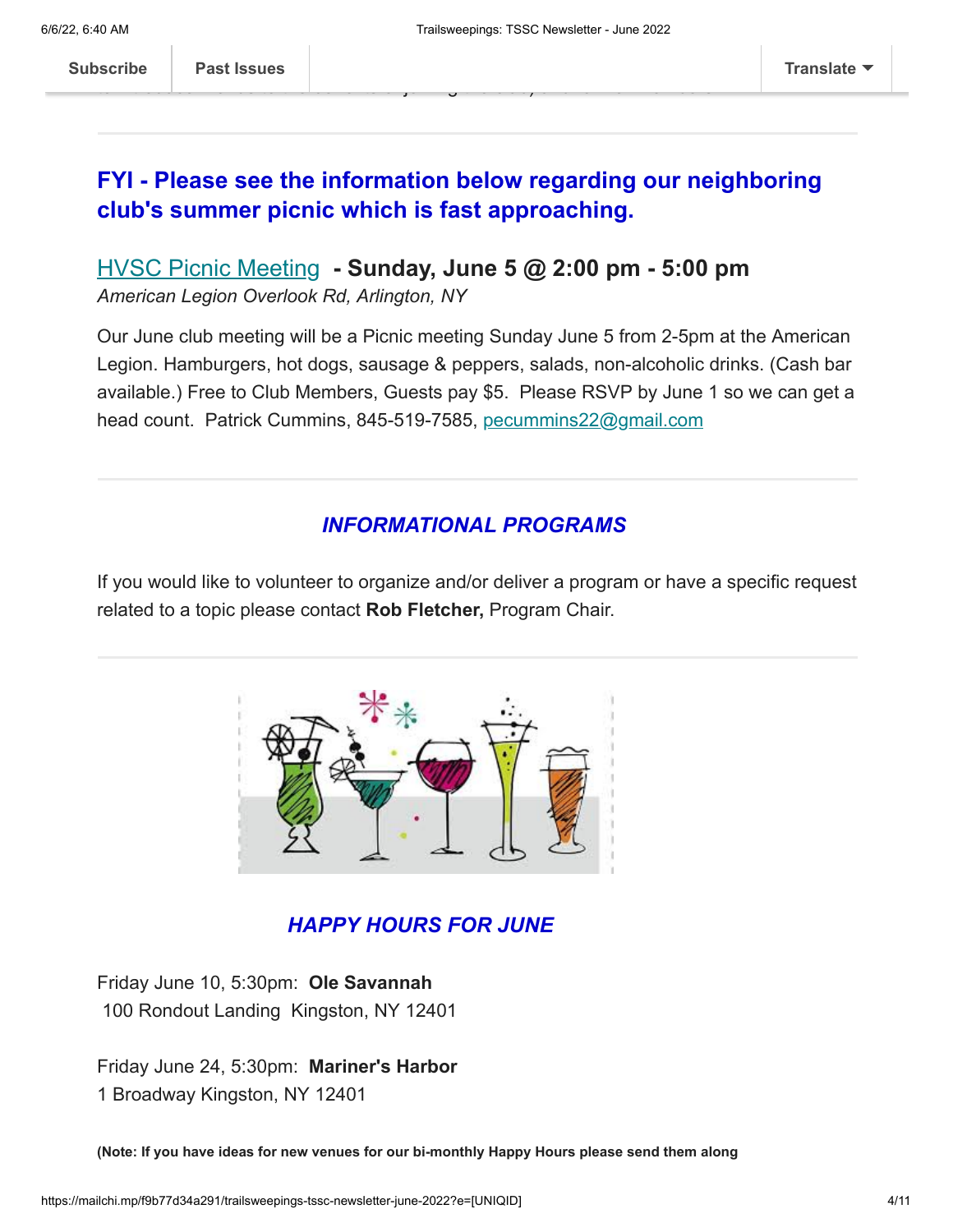**diversity to enable participation by members who live across the area).**

## **HOLD THE DATE: FALL PIG ROAST with Hudson Valley Ski Club Saturday September 24. Additional details to follow.**

### *OUTDOOR ACTIVITIES*



Dale W. and Brett G. have been leading hikes to the unique Shingle Gully this year (start in Ellenville, NY) and several were held in May. Contact Dale at [dwolfield@gmail.com](mailto:dwolfield@gmail.com) for additional information on future hikes that may be available.

Information on the area and how to prepare for an enjoyable and safe experience can be found in the [attached.](https://mcusercontent.com/12dc0f31cf0de42e0801b3e21/files/b29aaef0-eaa6-7e46-5ac9-5bf74b3deaca/SHINGLE_HIKE_INFO_2022_1_.pdf)

**Also, if you are willing to lead a hike or want to suggest potential locations please advise Steve Steve Wingard, Hiking Chair.**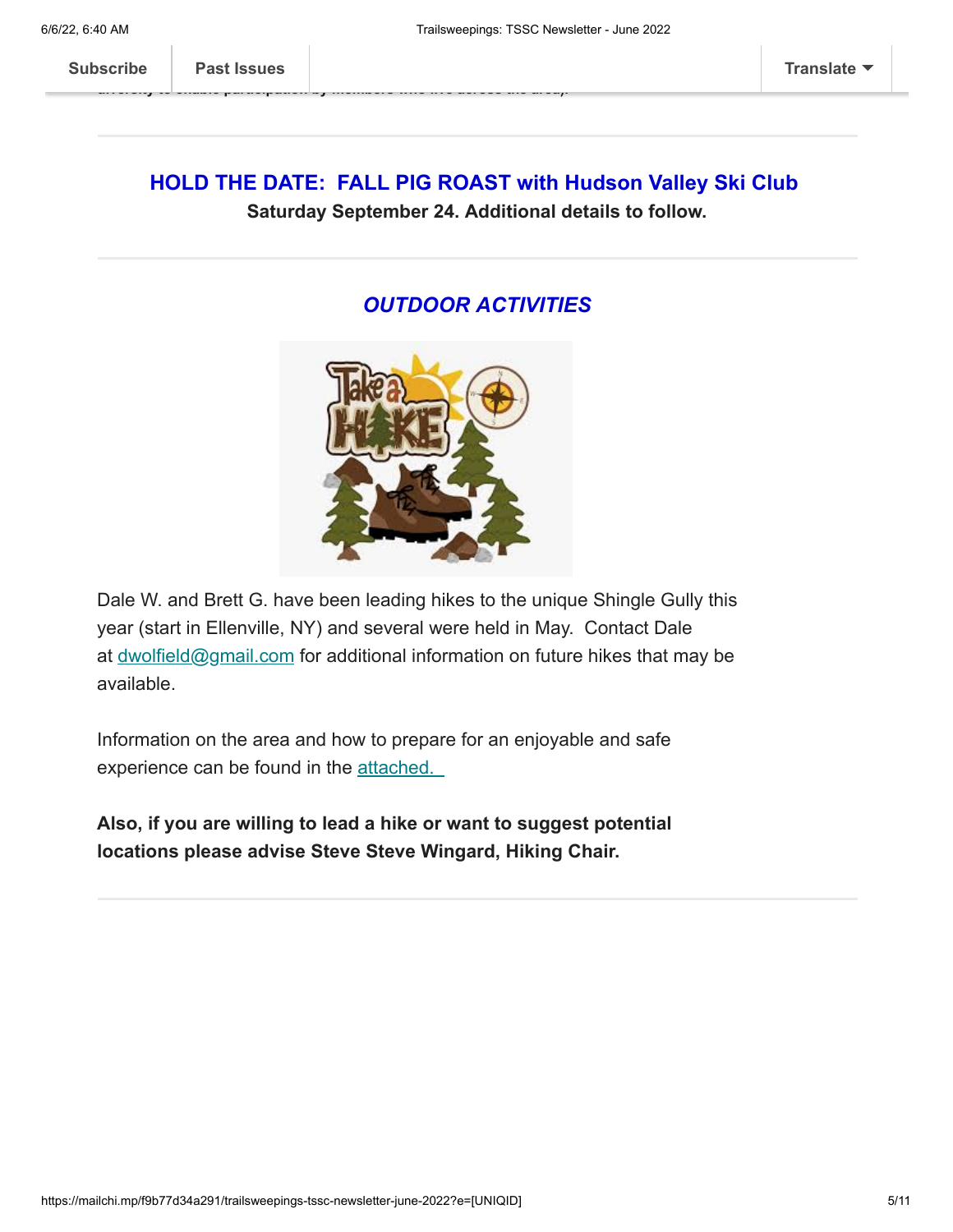



## *"I want to ride my bicycle, I want to ride my bike ..."*

### **Road Cycling**

The Mid-Hudson Bicycle Club sponsors Thursday evening rides originating at Dietz Stadium (170 N. Front St. Kingston) at 6 pm.

The rides are typically 25 - 35 miles in length following a variety of routes with "A" & "B" groups divided according to route length and/or average speed. Everyone is welcome.

Club Member Jim T. is the coordinator for the Thursday evening rides so let him know if you would like to be added to the e-mail list ([jtskirat@gmail.com\)](mailto:jtskirat@gmail.com)

**If you are willing to lead a third "B/C+" group for this season for rides that are typically at a slower pace and shorter (12 - 14 miles) duration please contact Jim.**

### **Rail Trail Rides**

Trailsweepers Rick F. and Nancy M. coordinate and lead Monday evening group trail rides starting at 6 pm unless otherwise communicated - typically on sections of the Wallkill Valley, Ashokan or Hudson Valley rail trails in Ulster and Dutchess County. The rides are normally followed by an informal get-together so bring a folding chair and food/beverage if you like. If not already receiving them, let Rick know if you would like to be added to the e-mail list (rjjee@msn.com)

The rides so far this year have been well attended. The tentative schedule and rail trail parking area meeting points as communicated by Rick for the start of June **(to be confirmed via e-mail)** are as follows: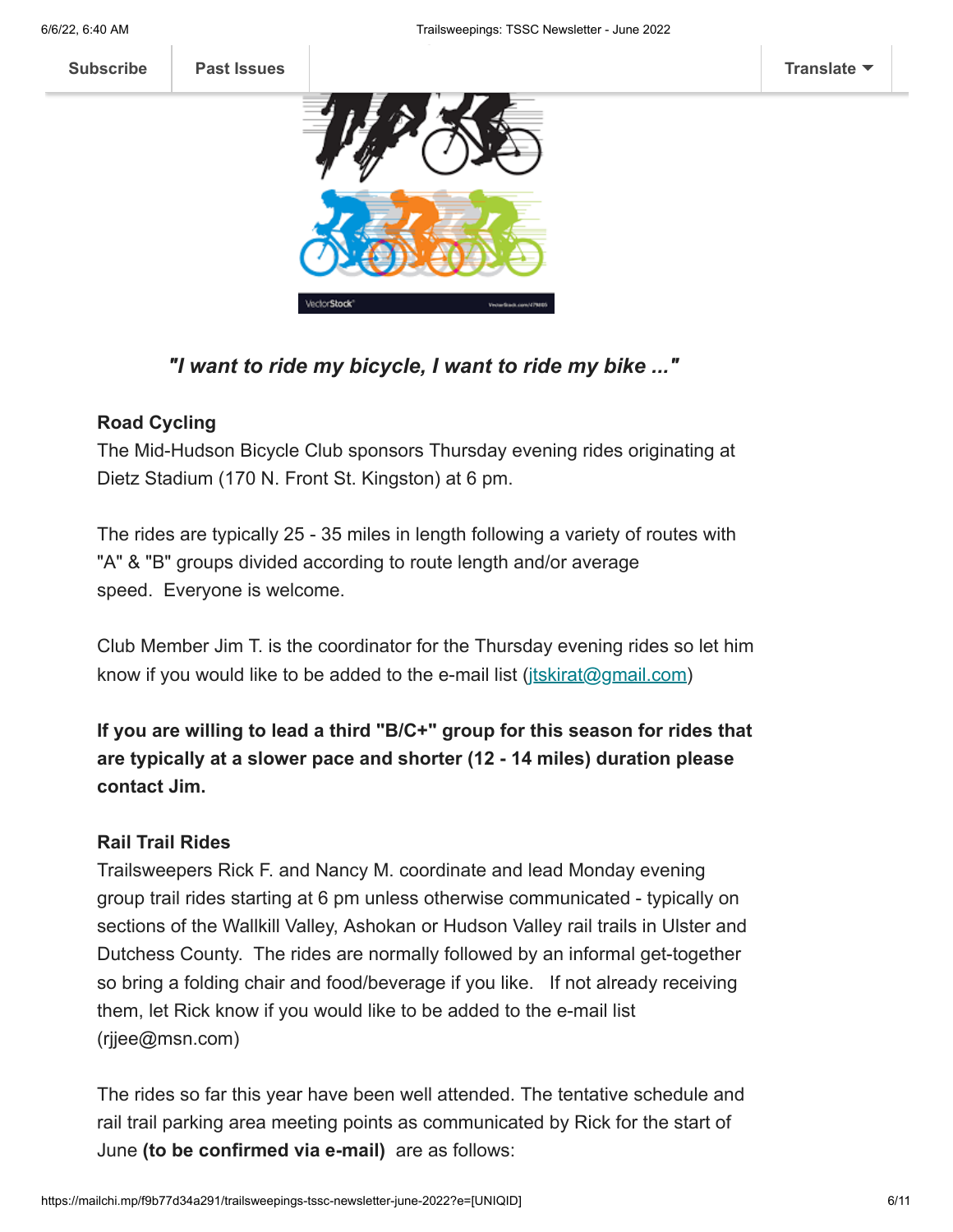June 20 - BOCES (New Paltz)

*Note: These rides are coordinated by fellow Club members but are not sponsored by TSSC.*



Thanks to John H. and Yvonne B. for re-invigorating the Club kayaking program this summer.

Keep in mind a few things to make your experience safe and fun. Bring food, water, vest, sunscreen, hat, comfortable clothes, and anything else you deem important like paddle, dry bag, camera, and a working kayak!

Arrive at the kayak site a half hour before we shove off. The times listed in the schedule, are the times we would like to start paddling. If it is raining the day of the scheduled trip, then the event is cancelled.

If you have questions about the certainty of the trip, call John or Yvonne for details. John can be reached at: 518-719-0490 and Yvonne can be reached at 845-417-7144.

The first paddle of the season will be held on Saturday June 4 11:00am at Chodikee Lake in Highland (re-scheduled from May 27 due to rain). **For other dates, please see the** [attached schedule](https://mcusercontent.com/12dc0f31cf0de42e0801b3e21/files/f983ce69-7f8c-febd-7c7e-c5e0894f2769/TSSC_2022_kayak_schedule_1_.pdf)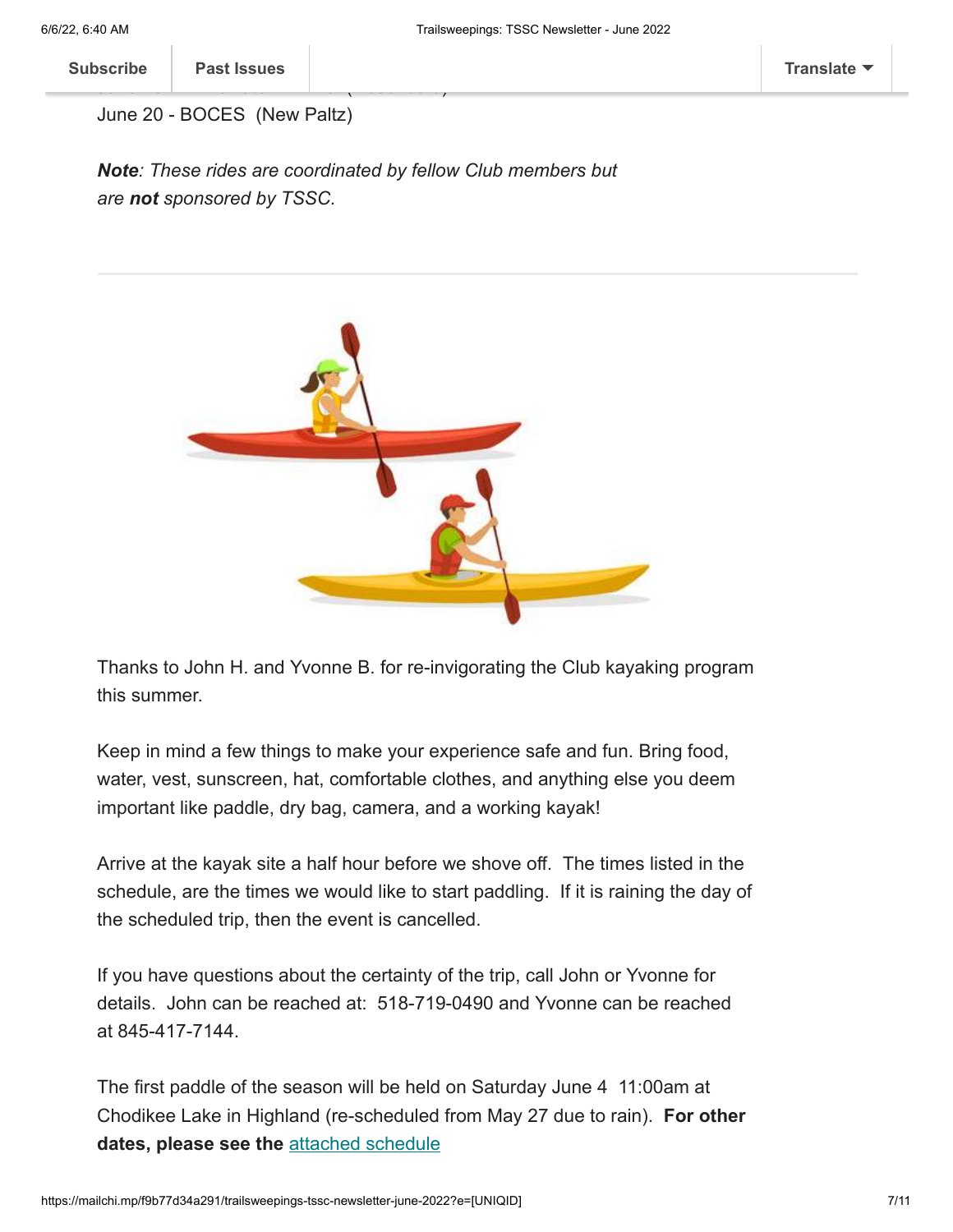**[Subscribe](http://eepurl.com/hCJCor) [Past Issues](https://us17.campaign-archive.com/home/?u=12dc0f31cf0de42e0801b3e21&id=3b633232f1) [Translate](javascript:;)**



*SKI TRIP OPPORTUNITIES*

Even though summer has not yet officially begun, it's not too early to begin thinking about ski trips for the 2022/'23 season. A number of trips are typically offered through TSSC affiliated organizations Hudson Valley Ski Club and New Jersey Ski & Snowboard Council. Some details are still being worked out but the following have been listed so far:

#### *Hudson Valley Ski Club*

**Steamboat, CO: January 28 - February 4 2023 Aspen/Snowmass, CO: March 4 - 11 2023 Eastern Ski Areas - details for several planned trips are still being developed**

Additional information can be found in the Ski Trips section of the HVSC website [http://www.hudsonvalleyskiclub.org](https://na01.safelinks.protection.outlook.com/?url=https%3A%2F%2Fhotmail.us17.list-manage.com%2Ftrack%2Fclick%3Fu%3D12dc0f31cf0de42e0801b3e21%26id%3D1f43c617a6%26e%3Ddb5c61ab33&data=04%7C01%7C%7C6b69bd7d8a9d4ff6871708d96d36eee6%7C84df9e7fe9f640afb435aaaaaaaaaaaa%7C1%7C0%7C637660905007882776%7CUnknown%7CTWFpbGZsb3d8eyJWIjoiMC4wLjAwMDAiLCJQIjoiV2luMzIiLCJBTiI6Ik1haWwiLCJXVCI6Mn0%3D%7C1000&sdata=8glVYzwfTzbpc0%2Bd25dUd0ZJJuhD6I34X8skHeFWoFQ%3D&reserved=0)

#### *New Jersey Ski & Snowboard Council*

*Mt. Tremblant, Canada* – February 5, 2023 – February 10, 2023**.** [Click here](http://www.njssc.org/wp-content/uploads/NJSSC-Mt-Tremblant-2023.pdf) for a flyer and reservation form. **Steamboat, CO**: February 25 - March 4 2023

See their website for additional information - www.njssc.org)

### *CLUB BUSINESS*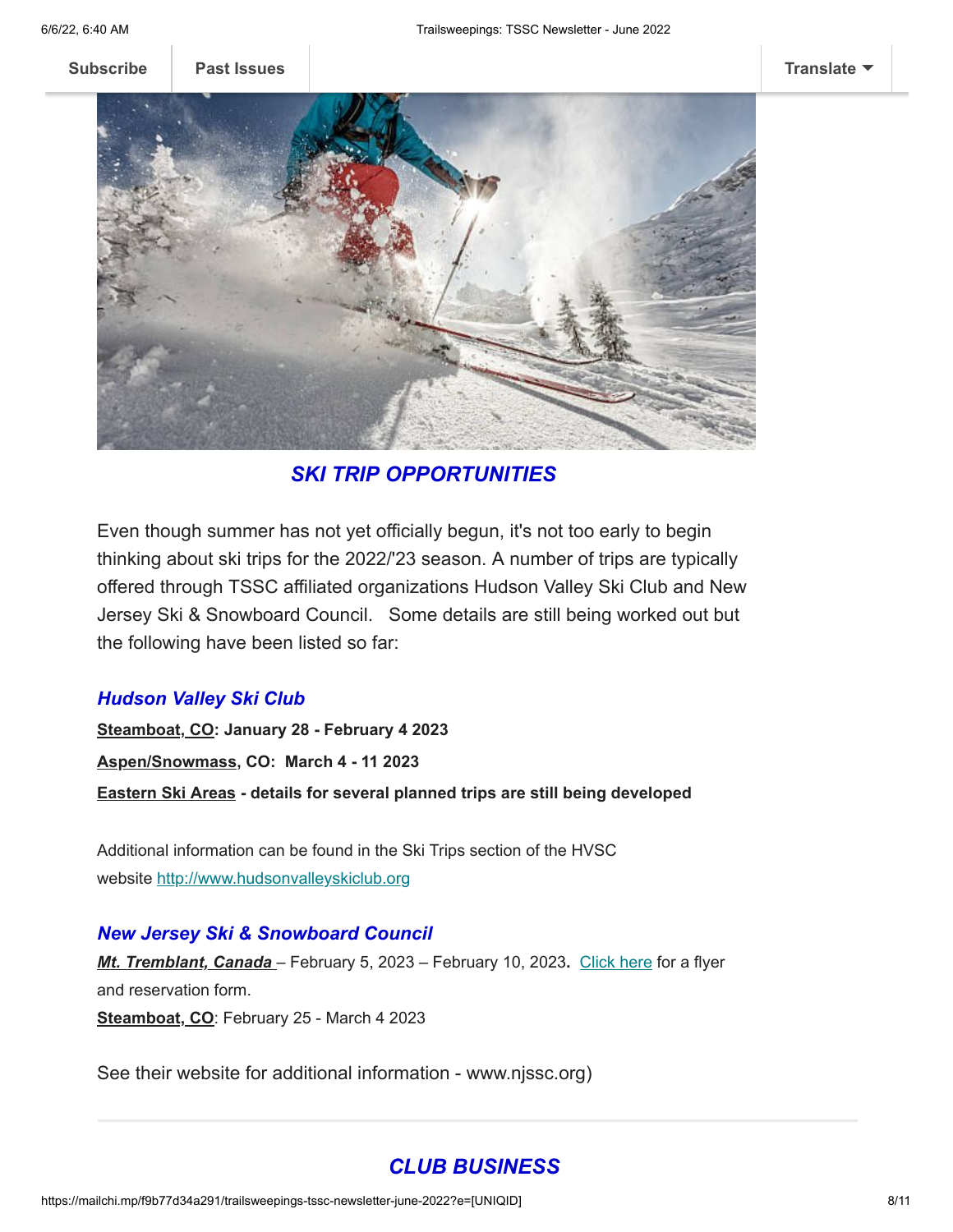A meeting of the Trailsweepers Snow and Sports Club Board of Directors was called to order by Dale Ziegenfelder on May 10, 2022 at Sky View Restaurant. Present: Kathie Quick, Skip Alford, Jeff Huth

Rob Fletcher reported that the publicity committee was planning an updated TSSC brochure and 500 free business cards. The brochure would cost \$350 so the publicity summer budget item would need to be increased.

The board went through a high level plan for Dave Hersh's antique snowmobile expo/winter carnival proposal in an attempt to estimate the number of persons and money needed to run the event, as input for a go/nogo decision on whether the club should commit to the event. The estimate was 20 people and \$1050. At this time no decision was made. (An informal show of hands at the general meeting had 12 people willing to participate - most of the people at the meeting). It was thought that the club might not be able to organize it for this winter, so the 22-23 winter seemed more likely.

A proposed summer budget was prepared based on 2019 numbers (2021 was not available). The budget will be voted on at the May 24th meeting.

The board will plan the Almost Summer Bash at the June meeting. Submitted by Dale Ziegenfelder

### **Regular Meeting**

Meeting was called to order at 7:40 by President Lisa Olivett. Upcoming events:

Diana Z : Spring Banquet will be held at Frank Guido's Restaurant 5/14

5/20 Joint happy hour with HVSC at Sky View

Rob F: There will be a presentation about bike repair at the meeting on 5/24

5/28 Hike Shingle Gully

Yvonne B: reported on the Great Outdoor Expo 6/11 10AM-3PM. TSSC is a vender.

Summer Bash will be June 18 at Freer Park

Ski Season Kick Off Party/Pig roast TBD

Dale Z reported on Board Meeting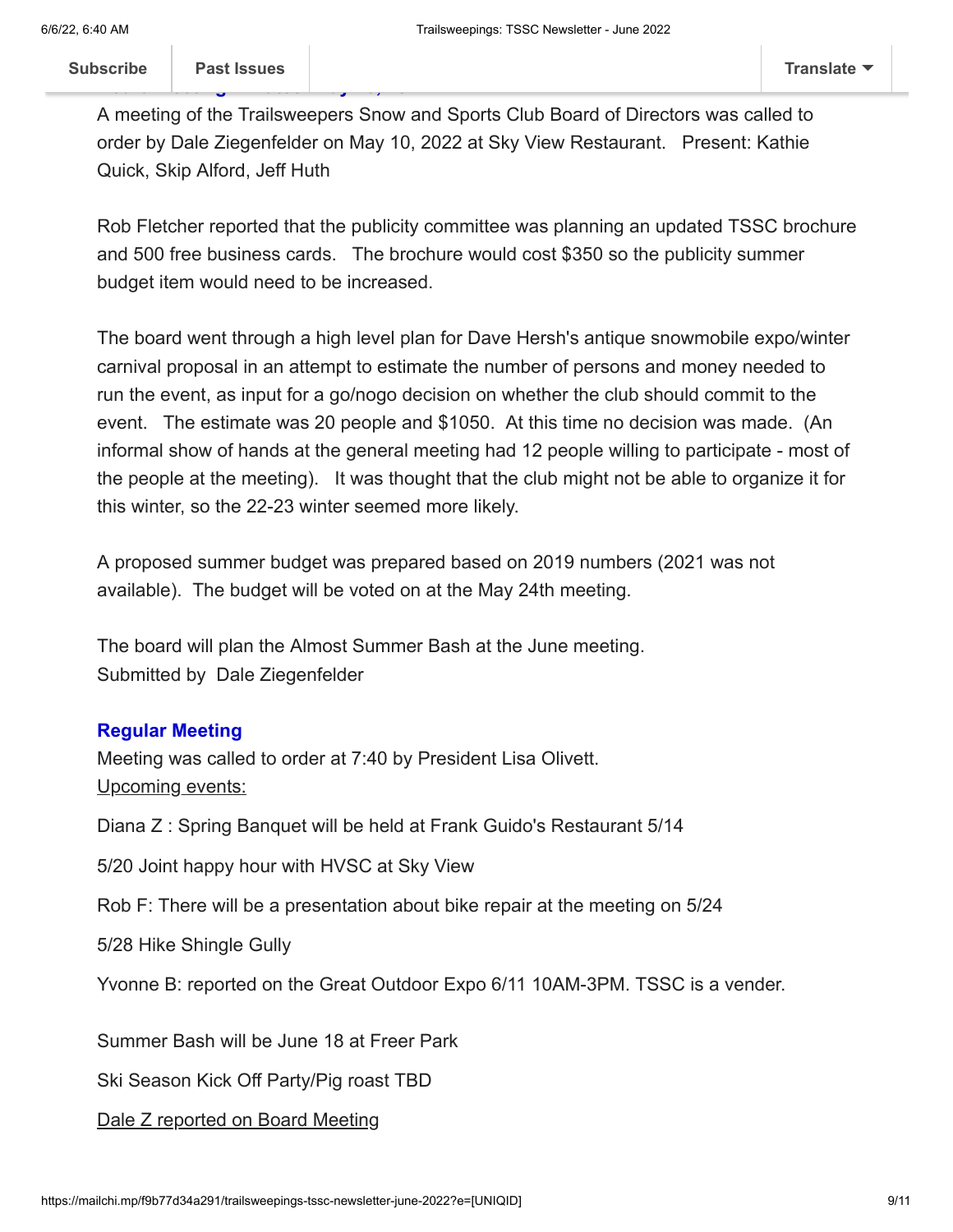These will be distributed to new members and prospective members. The goal is to publicize the club and increase membership

#### New Business

Recognition to SkyView Restaurant in thanks for hosting meetings

Yvonne B won the 50/50 raffle

Meeting was adjourned at 8:23.

Respectfully submitted - Donna Matthews, Secretary

#### **Trailsweepers Club Roster 2021/2022**

(area codes 845 unless otherwise noted)

### **Club Officers**

- President Lisa Olivett 542-3945, President@trailsweepers.org
- Executive VP Rob Fletcher 338-1537, ExecVP@trailsweepers.org
- Administrative VP Dale Ziegenfelder 657-6312, AdminVP@trailsweepers.org
- Secretary Donna Matthews 706-6973, Secretary@trailsweepers.org

Treasurer - David Wise 255-1868, [Treasurer@trailsweepers.org](mailto:Treasurer@trailsweepers.org)

**Club Board Members (term expir.),** Board@trailsweepers.org

- Skip Alford (4/'23) 481-2898
- Mike Griffin (4/'22) 914-388-7558
- Jeff Huth (4/'22) 203-482-1954
- Kathie Quick (4/'23) 331-7358
- Steve Wingard (4/'22) 532-7459

#### **Committee Chairs**

Membership - Jim Wise 914-474-1588, Membership@trailsweepers.org

Programs - Rob Fletcher 338-1537